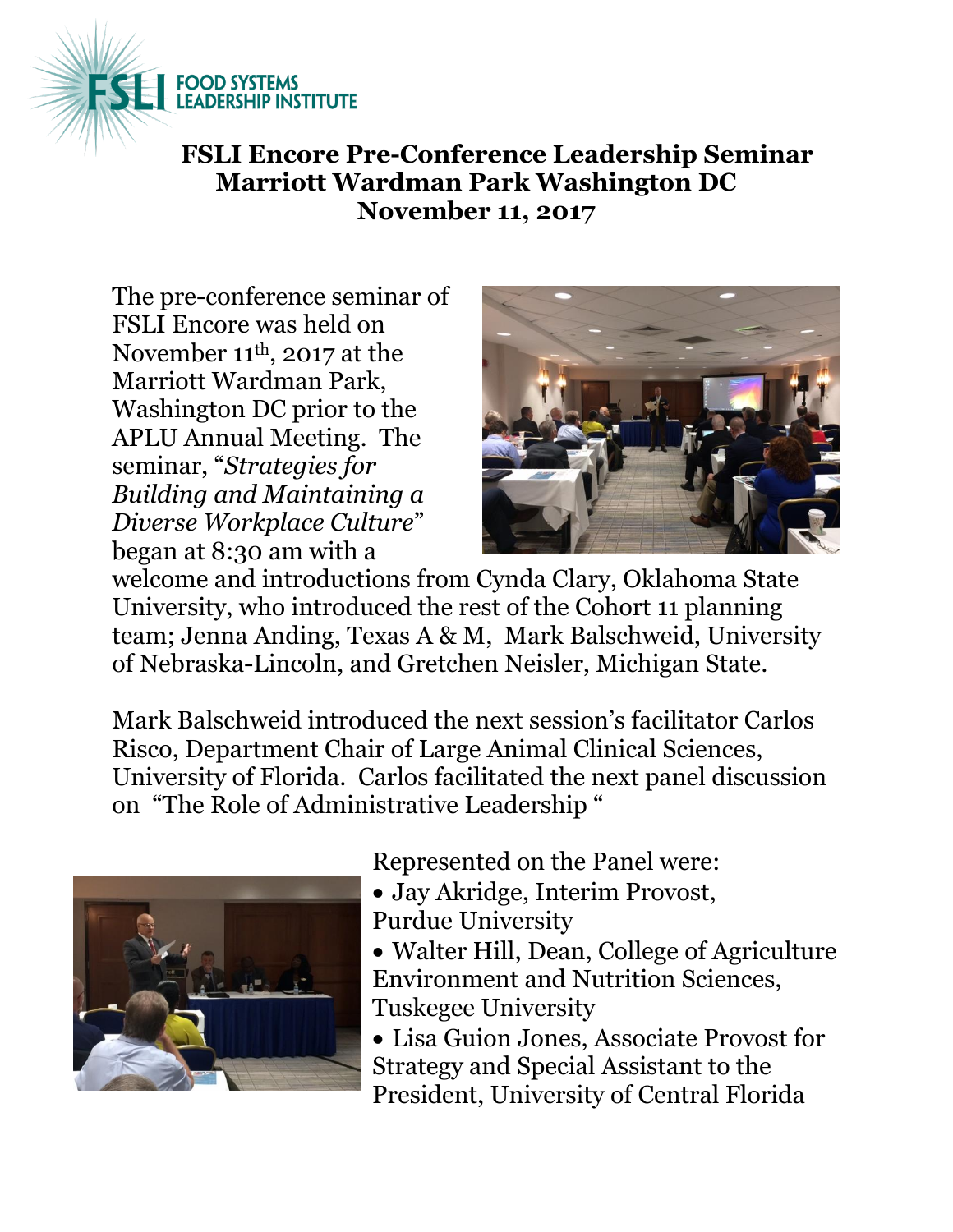Carlos Risco directed the panel to discuss the central point as not simply talking about embracing cultural differences but addressing inequities in education and the world of work based on race, ethnicity, gender, socio economic background, sexual orientation.

The discussion was very thorough from the definition of diversity to who is privileged and how we address inequalities to the challenges they as administrators face to expand diversity.

Julie Wilson, Program Manager, College of Agriculture and Life Sciences, Texas A & M University presented next on "Organizational Climate: How to Assess it, Improve it, and Maintain it." She offered some questions for the group to think about and information for them to



consider on the role of climate and how it impacts recruitment



and retention. She gave them some statistics on what the research says. Then she went over some methods for assessing department climate, and what to do with the information. Lastly, she gave them a case study for them to discuss in smaller groups.

The group continued the discussion over lunch with table topic questions. When the group returned Mark Balshweid facilitated a reporting out from the lunch discussion topics.